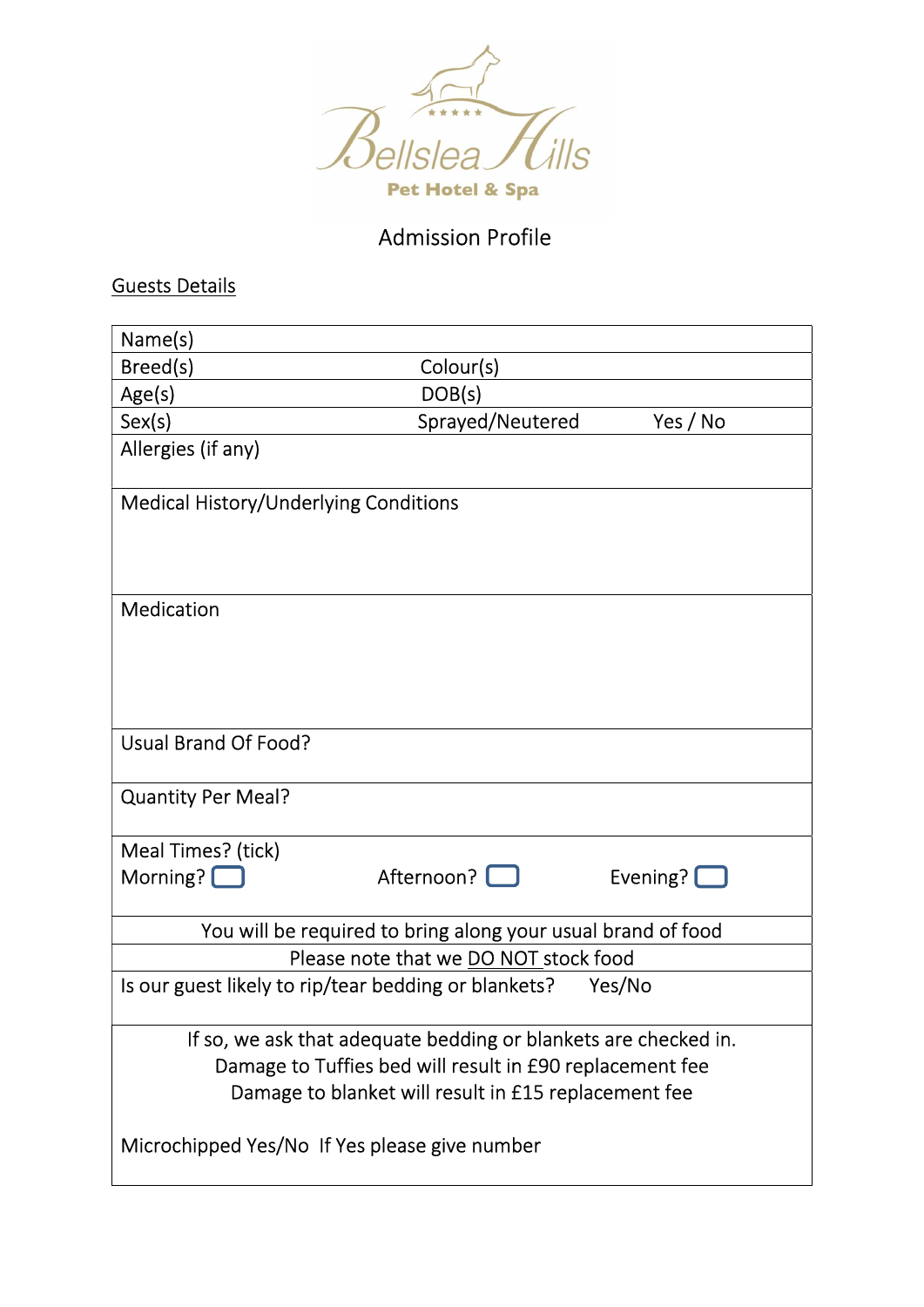| <b>Veterinary Details</b>                                                      |  |  |
|--------------------------------------------------------------------------------|--|--|
| <b>Vets Name</b>                                                               |  |  |
| <b>Address</b>                                                                 |  |  |
|                                                                                |  |  |
| Tel No                                                                         |  |  |
| Up To Date Vaccinations Yes / No                                               |  |  |
| Please Tick Accordingly & Include Dates                                        |  |  |
| [ ] Parvo Virus [ ] Hepatitis [ ]<br>Distemper                                 |  |  |
| Leptosprosis [ ] Kennel Cough [ ]                                              |  |  |
| It should be noted that treatment for any vaccination should be at least 2     |  |  |
| weeks before entry to the hotel.                                               |  |  |
| Proof Will Be Required On Day Of Arrival                                       |  |  |
|                                                                                |  |  |
| Protected against fleas & worms in the past month? Yes / No                    |  |  |
| It is required that our guest is treated prior to arrival.                     |  |  |
|                                                                                |  |  |
| Does our guest enjoy watch television or radio<br>Yes/No                       |  |  |
| If Yes, any specific channel?                                                  |  |  |
| Any Other Information, Daily Routine or Special Requirements Useful For        |  |  |
| Their Stay With Us? (likes, dislikes, general health, temperament etc.)        |  |  |
|                                                                                |  |  |
|                                                                                |  |  |
|                                                                                |  |  |
|                                                                                |  |  |
|                                                                                |  |  |
|                                                                                |  |  |
| Has our guest experienced boarding before?                                     |  |  |
| How did they settle?                                                           |  |  |
| Does our guest like to be sociable and play or exercise with other guests?     |  |  |
| Has our guest ever shown signs of aggression?                                  |  |  |
|                                                                                |  |  |
|                                                                                |  |  |
| Is our guest prone to anything? Sickness/diarrhoea/stress/loss of appetite etc |  |  |
|                                                                                |  |  |
|                                                                                |  |  |
|                                                                                |  |  |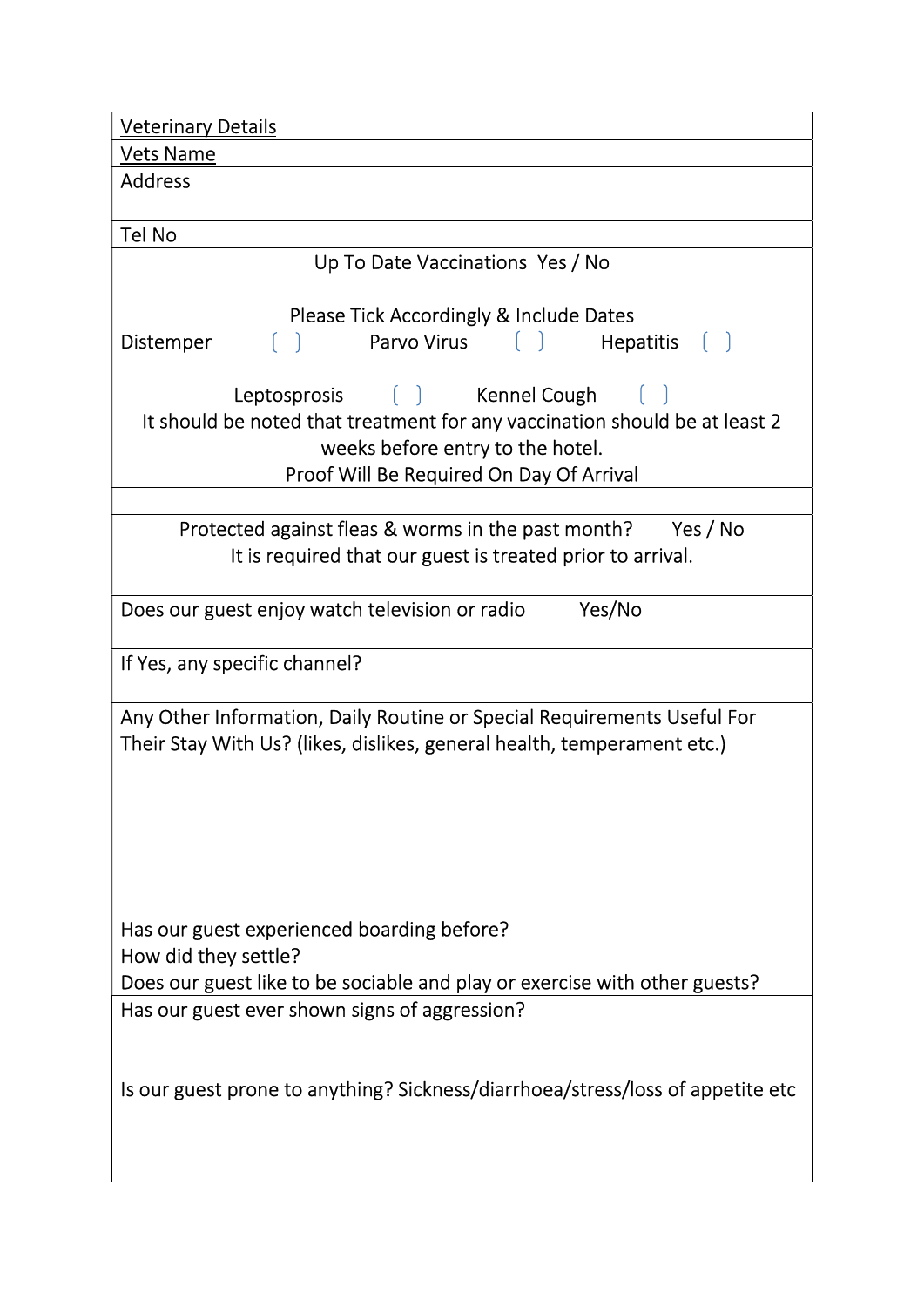## Client Details

| Name            |  |
|-----------------|--|
| <b>Address</b>  |  |
|                 |  |
|                 |  |
|                 |  |
| Home Phone No   |  |
| Mobile Phone No |  |
| Email           |  |
|                 |  |

Emergency Contact Name Address Home Phone No

Mobile Phone No

How did you hear about us? E.g. word of mouth, existing customer, Facebook, TV, newspaper, radio, display screens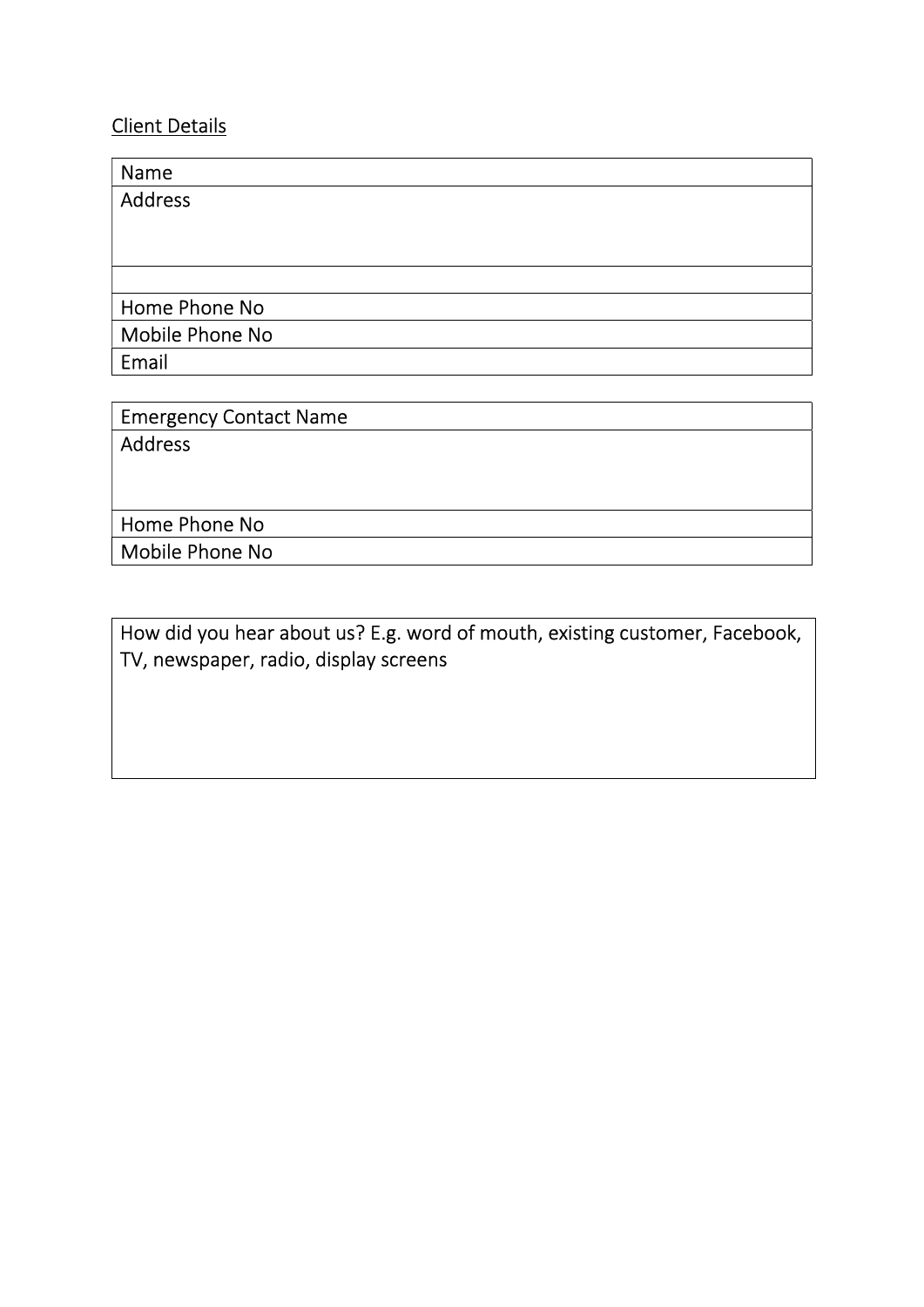Our 2020 Packages are as follows:

# Platinum Package - £47.50

Four Twenty Minute Walks Per Day (Morning, Afternoon, Evening & Night) Luxury Suite Webcam Use Spa Treatment (if staying 4 days or more)

#### Gold Package - £42.50

Three Twenty Minute And One Ten Minute Walk Per Day (Morning, Afternoon, Evening & Night) Luxury Suite Webcam Use Spa Treatment (if staying 5 days or more)

## Silver Package – £37.50

Two Twenty Minute And Two Ten Minute Walks Per Day (Morning, Afternoon, Evening & Night) Luxury Suite Webcam Use Spa Treatment (if staying 6 days or more)

# Bronze Package – £32.50

Two Twenty Minute And One Ten Minute Walks Per Day (Morning, Evening & Night) Luxury Suite Spa Treatment (if staying 7 days or more)

Additional Services: Additional Guest - £22 per day Webcam Use - £2 per day Artificial Grass Run - £5 per day Spa Treatment - £20 per guest Medications - £1 per day

Please complete and initial next page